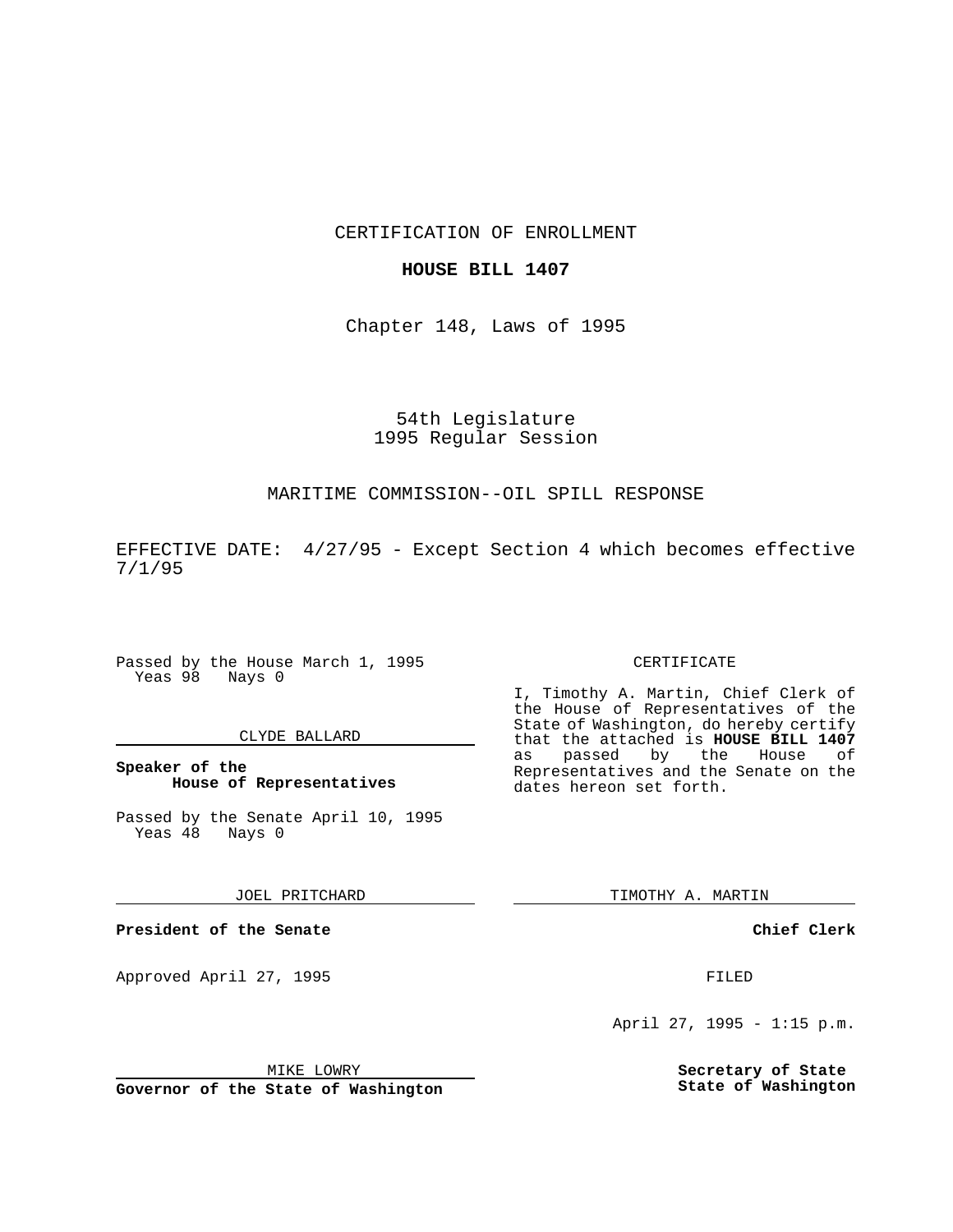# **HOUSE BILL 1407** \_\_\_\_\_\_\_\_\_\_\_\_\_\_\_\_\_\_\_\_\_\_\_\_\_\_\_\_\_\_\_\_\_\_\_\_\_\_\_\_\_\_\_\_\_\_\_

\_\_\_\_\_\_\_\_\_\_\_\_\_\_\_\_\_\_\_\_\_\_\_\_\_\_\_\_\_\_\_\_\_\_\_\_\_\_\_\_\_\_\_\_\_\_\_

Passed Legislature - 1995 Regular Session

# **State of Washington 54th Legislature 1995 Regular Session**

**By** Representatives K. Schmidt, R. Fisher, Horn, Chandler and Elliot; by request of Washington State Maritime Commission

Read first time 01/24/95. Referred to Committee on Transportation.

 AN ACT Relating to the maritime commission; amending RCW 88.46.060; creating new sections; repealing RCW 88.44.155 and 88.44.215; providing an effective date; and declaring an emergency.

BE IT ENACTED BY THE LEGISLATURE OF THE STATE OF WASHINGTON:

 NEW SECTION. **Sec. 1.** (1) The legislature finds that there is a need to continue to provide oil spill response and contingency plan coverage for vessels that do not have their own contingency plans that transit the waters of this state. A nonprofit corporation shall be established for the sole purpose of providing oil spill response and contingency plan coverage in compliance with RCW 88.46.060.

 (2) The maritime commission may conduct activities and make expenditures necessary for the transition of services presently provided by the commission and its contractors to the nonprofit corporation established pursuant to this section.

 (3) Once the nonprofit corporation is established and the transfers under section 2 of this act are completed, the maritime commission may cease operation.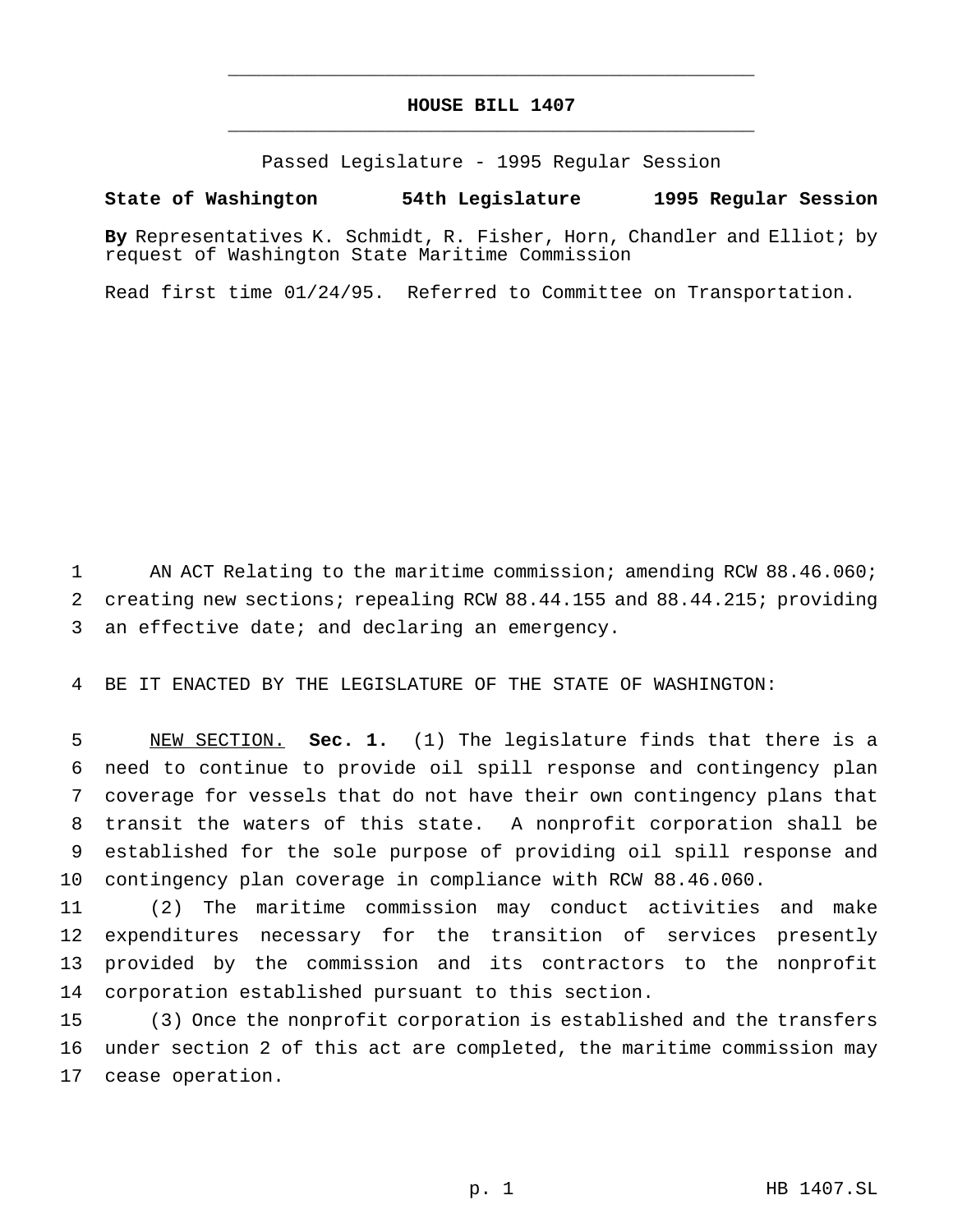NEW SECTION. **Sec. 2.** All reports, documents, surveys, books, records, files, papers, written materials, tangible property, and assets, including contracts and assessment moneys held by the maritime commission shall be transferred to the nonprofit corporation created under section 1 of this act. Funds transferred under this section shall be used for the sole purpose of providing oil spill response and contingency plan coverage and related activities in compliance with RCW 88.46.060. No funds may be transferred under this section until all liabilities of the maritime commission have been provided for or satisfied. All liabilities not provided for or satisfied by the maritime commission before cessation of its operations shall be transferred to the nonprofit corporation at the time the maritime commission's assets are transferred to the corporation.

 **Sec. 3.** RCW 88.46.060 and 1992 c 73 s 20 are each amended to read as follows:

 (1) Each covered vessel shall have a contingency plan for the containment and cleanup of oil spills from the covered vessel into the waters of the state and for the protection of fisheries and wildlife, natural resources, and public and private property from such spills. The office shall by rule adopt and periodically revise standards for the preparation of contingency plans. The office shall require contingency plans, at a minimum, to meet the following standards:

 (a) Include full details of the method of response to spills of 24 various sizes from any vessel which is covered by the plan;

 (b) Be designed to be capable in terms of personnel, materials, and equipment, of promptly and properly, to the maximum extent practicable, as defined by the office, removing oil and minimizing any damage to the 28 environment resulting from a worst case spill;

 (c) Provide a clear, precise, and detailed description of how the plan relates to and is integrated into relevant contingency plans which have been prepared by cooperatives, ports, regional entities, the 32 state, and the federal government;

 (d) Provide procedures for early detection of spills and timely notification of such spills to appropriate federal, state, and local authorities under applicable state and federal law;

 (e) State the number, training preparedness, and fitness of all dedicated, prepositioned personnel assigned to direct and implement the plan;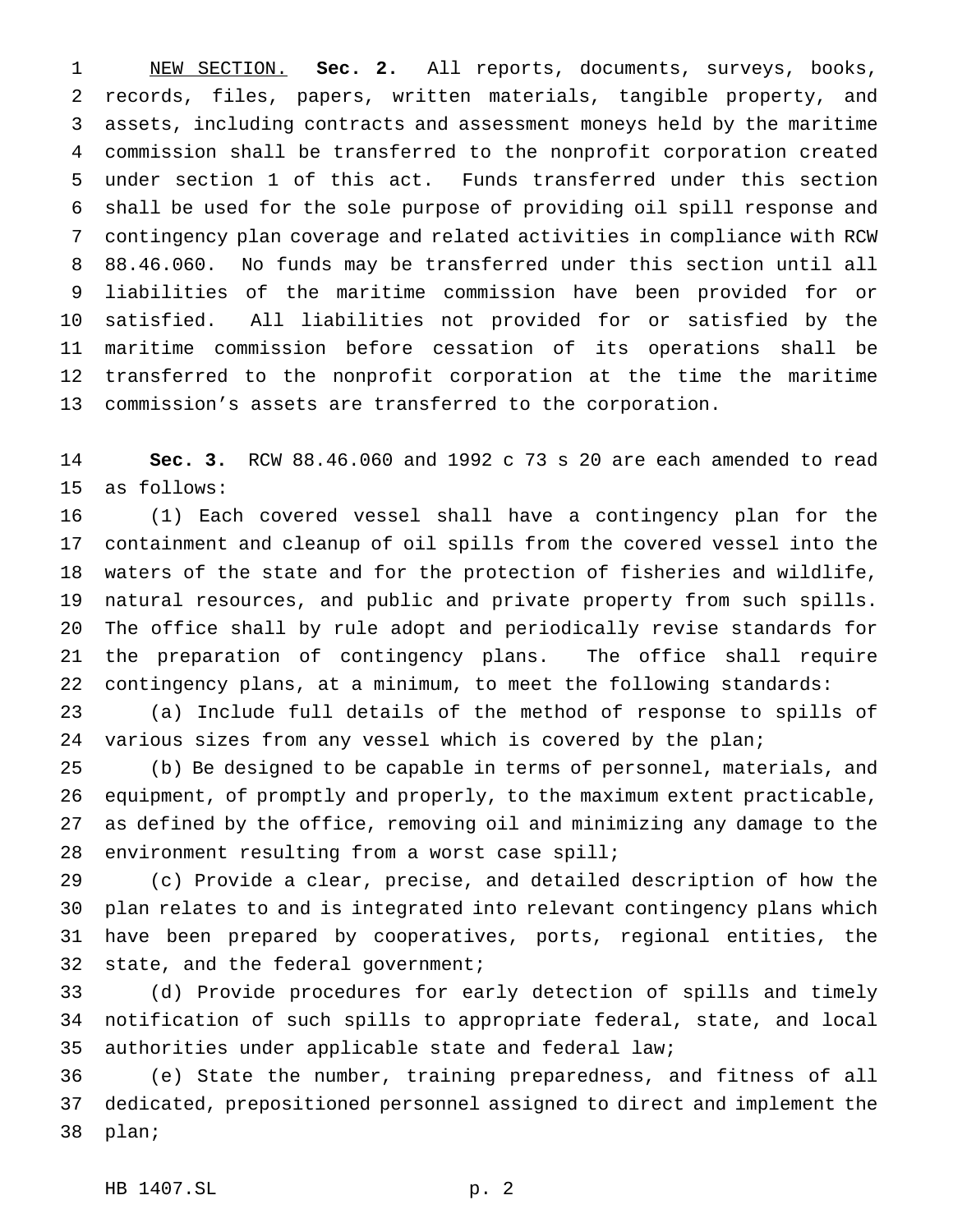(f) Incorporate periodic training and drill programs to evaluate whether personnel and equipment provided under the plan are in a state of operational readiness at all times;

 (g) Describe important features of the surrounding environment, including fish and wildlife habitat, environmentally and archaeologically sensitive areas, and public facilities. The 7 departments of ecology, ((fisheries,)) fish and wildlife, and natural resources, and the office of archaeology and historic preservation, upon request, shall provide information that they have available to assist in preparing this description. If the office has adopted rules for contingency plans prior to July 1, 1992, the description of archaeologically sensitive areas shall only be required when the office revises the rules for contingency plans after July 1, 1992. The description of archaeologically sensitive areas shall not be required to be included in a contingency plan until it is reviewed and updated pursuant to subsection (9) of this section;

 (h) State the means of protecting and mitigating effects on the environment, including fish, marine mammals, and other wildlife, and ensure that implementation of the plan does not pose unacceptable risks 20 to the public or the environment;

 (i) Establish guidelines for the use of equipment by the crew of a vessel to minimize vessel damage, stop or reduce any spilling from the vessel, and, only when appropriate and only when vessel safety is assured, contain and clean up the spilled oil;

 (j) Provide arrangements for the prepositioning of spill containment and cleanup equipment and trained personnel at strategic locations from which they can be deployed to the spill site to promptly and properly remove the spilled oil;

 (k) Provide arrangements for enlisting the use of qualified and trained cleanup personnel to implement the plan;

 (l) Provide for disposal of recovered spilled oil in accordance with local, state, and federal laws;

 (m) Until a spill prevention plan has been submitted pursuant to RCW 88.46.040, state the measures that have been taken to reduce the likelihood that a spill will occur, including but not limited to, design and operation of a vessel, training of personnel, number of personnel, and backup systems designed to prevent a spill;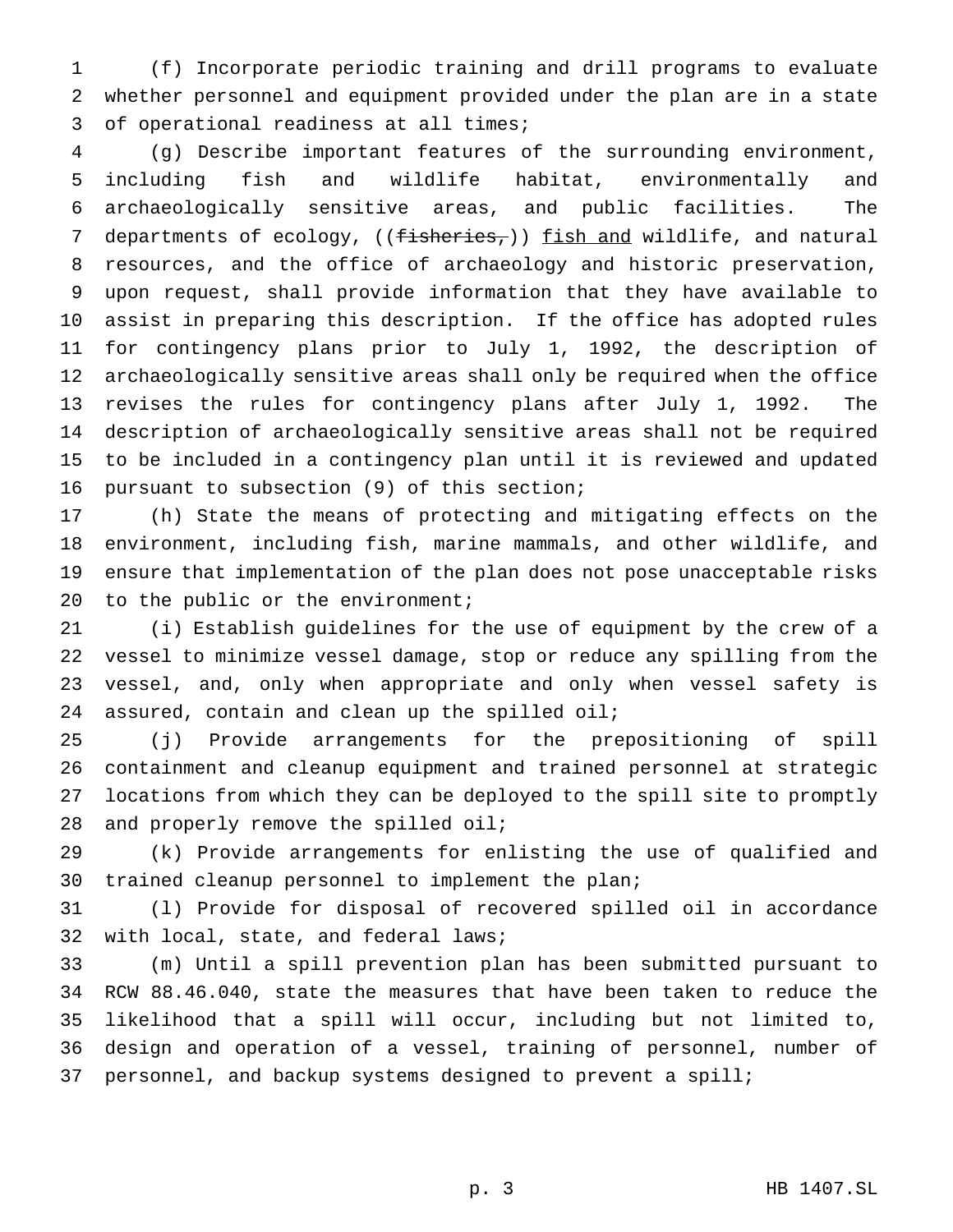(n) State the amount and type of equipment available to respond to a spill, where the equipment is located, and the extent to which other contingency plans rely on the same equipment; and

 (o) If the department of ecology has adopted rules permitting the use of dispersants, the circumstances, if any, and the manner for the application of the dispersants in conformance with the department's rules.

 (2)(a) The owner or operator of a tank vessel of three thousand gross tons or more shall submit a contingency plan to the office within six months after the office adopts rules establishing standards for contingency plans under subsection (1) of this section.

 (b) Contingency plans for all other covered vessels shall be submitted to the office within eighteen months after the office has adopted rules under subsection (1) of this section. The office may adopt a schedule for submission of plans within the eighteen-month period.

 (3)(a) The owner or operator of a tank vessel or of the facilities 18 at which the vessel will be unloading its cargo, or ((the Washington state maritime commission under RCW 88.44.020)) a Washington state 20 nonprofit corporation established for the purpose of oil spill response 21 and contingency plan coverage and of which the owner or operator is a 22 member, shall submit the contingency plan for the tank vessel. Subject to conditions imposed by the office, the owner or operator of a facility may submit a single contingency plan for tank vessels of a particular class that will be unloading cargo at the facility.

 (b) The contingency plan for a cargo vessel or passenger vessel may be submitted by the owner or operator of the cargo vessel or passenger 28 vessel, by the agent for the vessel resident in this state, or by ((the 29 <del>Washington state maritime commission pursuant to RCW 88.44.020</del>)) <u>a</u> Washington state nonprofit corporation established for the purpose of 31 oil spill response and contingency plan coverage and of which the owner 32 or operator is a member. Subject to conditions imposed by the office, the owner, operator, or agent may submit a single contingency plan for cargo vessels or passenger vessels of a particular class.

 (c) A person who has contracted with a covered vessel to provide containment and cleanup services and who meets the standards established pursuant to RCW 90.56.240, may submit the plan for any covered vessel for which the person is contractually obligated to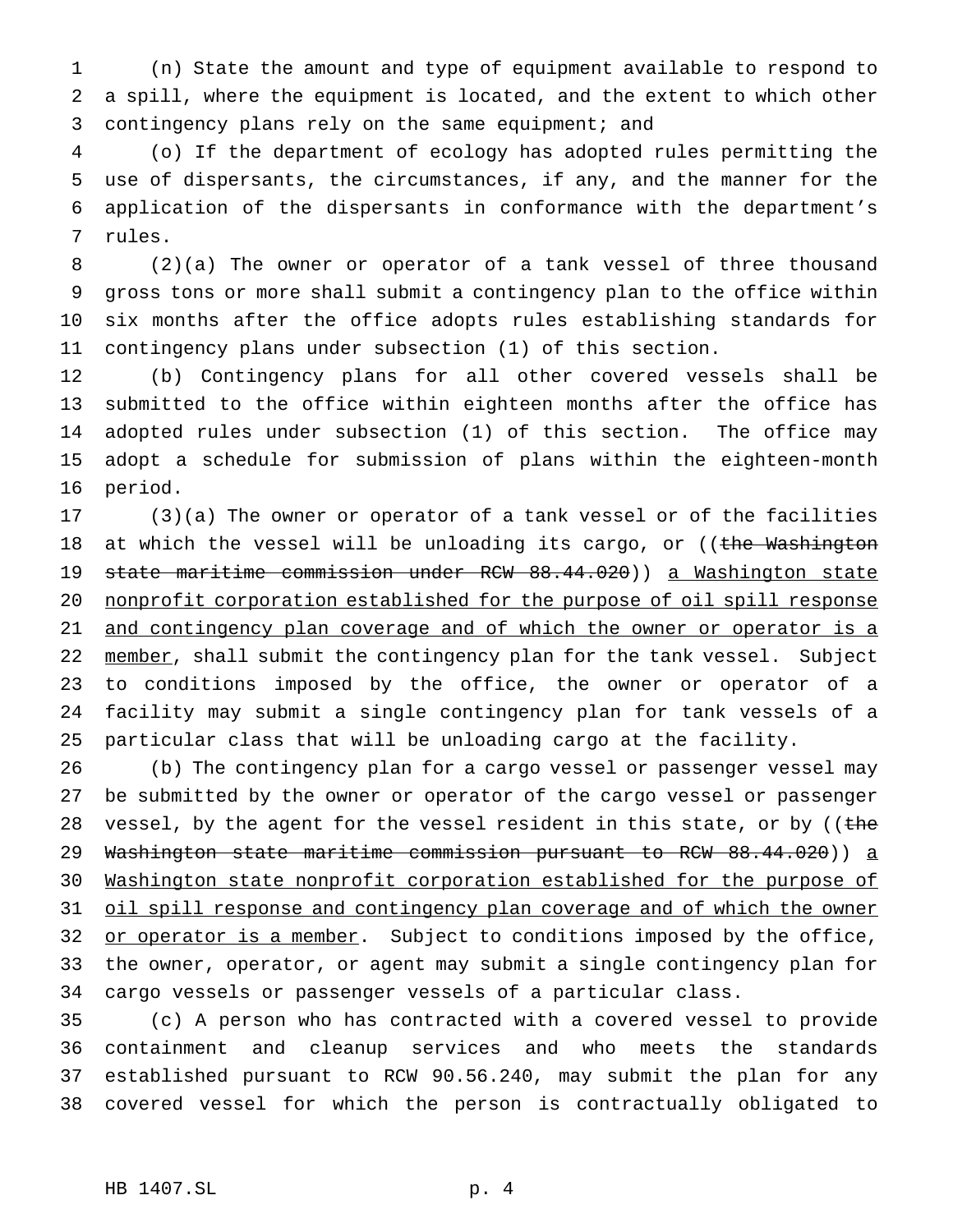provide services. Subject to conditions imposed by the office, the person may submit a single plan for more than one covered vessel.

 (4) A contingency plan prepared for an agency of the federal government or another state that satisfies the requirements of this section and rules adopted by the office may be accepted by the office as a contingency plan under this section. The office shall assure that to the greatest extent possible, requirements for contingency plans under this section are consistent with the requirements for contingency plans under federal law.

 (5) In reviewing the contingency plans required by this section, the office shall consider at least the following factors:

 (a) The adequacy of containment and cleanup equipment, personnel, communications equipment, notification procedures and call down lists, response time, and logistical arrangements for coordination and implementation of response efforts to remove oil spills promptly and 16 properly and to protect the environment;

 (b) The nature and amount of vessel traffic within the area covered by the plan;

 (c) The volume and type of oil being transported within the area covered by the plan;

 (d) The existence of navigational hazards within the area covered 22 by the plan;

 (e) The history and circumstances surrounding prior spills of oil 24 within the area covered by the plan;

 (f) The sensitivity of fisheries and wildlife and other natural 26 resources within the area covered by the plan;

 (g) Relevant information on previous spills contained in on-scene coordinator reports prepared by the director; and

 (h) The extent to which reasonable, cost-effective measures to prevent a likelihood that a spill will occur have been incorporated into the plan.

 (6) The office shall approve a contingency plan only if it determines that the plan meets the requirements of this section and that, if implemented, the plan is capable, in terms of personnel, materials, and equipment, of removing oil promptly and properly and minimizing any damage to the environment.

 (7) The approval of the contingency plan shall be valid for five years. Upon approval of a contingency plan, the office shall provide to the person submitting the plan a statement indicating that the plan